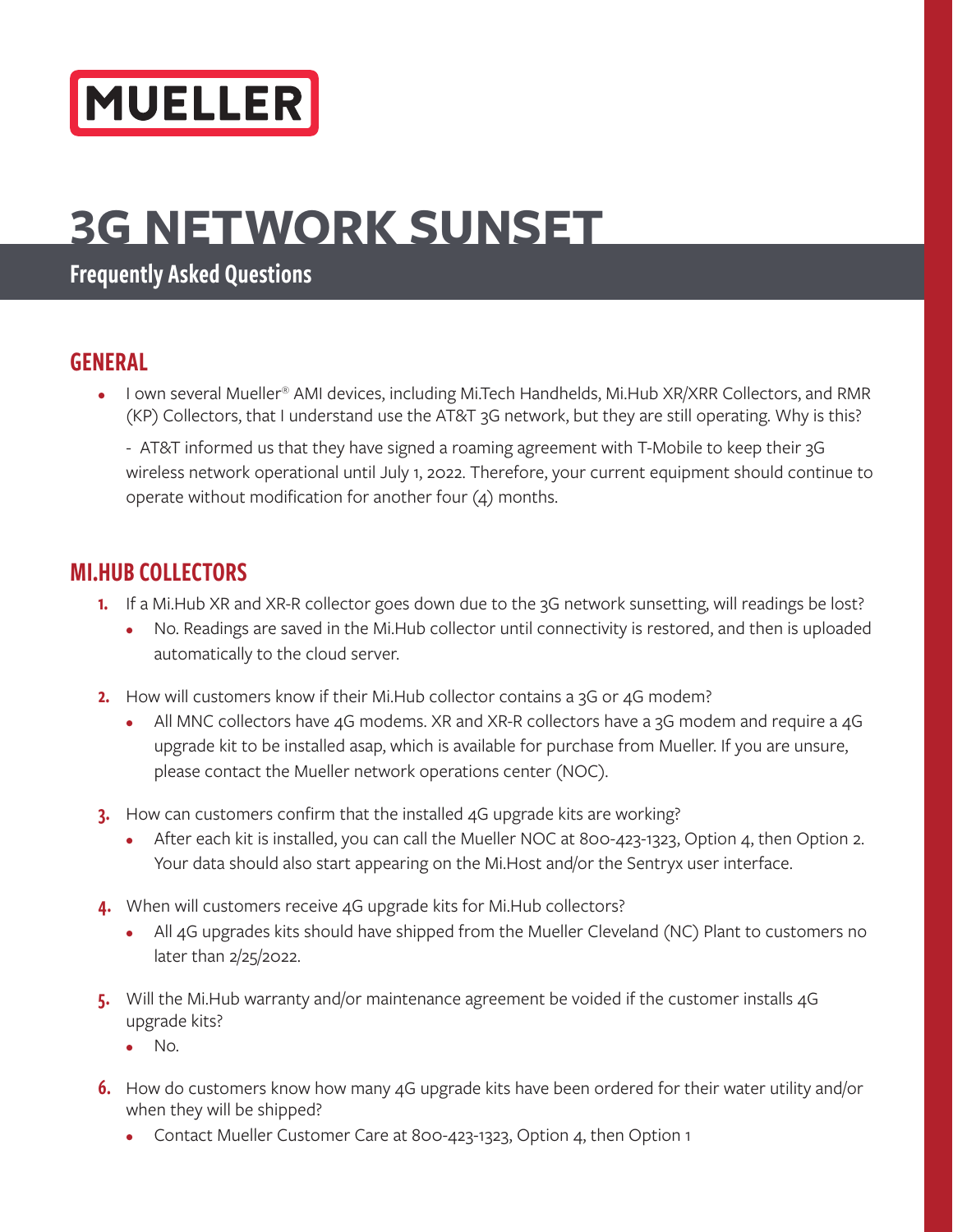- 7. If a customer has not received 4G upgrade kits, do the Mi.Hub collectors need powered down?
	- No. We recommend keeping the collector on so it can store reads.
- 8. How do I know what type of collectors I have?
	- Collectors that require a 4G upgrade kit will have circuit boards visible once the collector door is open.
- **9.** Is Mueller providing labor to do the upgrade?
	- No, Mueller will not be providing labor for the upgrade
- 10. Are there instructions for the upgrade?
	- Yes, installation instructions are included in each shipment and are available online at **https://muellersystems.com/3g-sunsetting/**
- 11. Shouldn't this be covered under my extended warranty?
	- Unfortunately, changes made by third parties such as AT&T are not covered under your warranty.

#### MI.TECH HANDHELDS

- 12. Can customers continue with node field maintenance activities after AT&T shuts down their 3G network without the custom MiFi device(s) being provided by Mueller?
	- No. Mi.Tech handhelds can only access a 4G cellular network using the custom MiFi which contains a specific SIM card to allow a secure connection to the Mueller server.
- 13. Do customers need a custom MiFi device for every Mi.Tech handheld?
	- In most cases, yes. Each Mi. Tech handheld must be ~100 feet of the custom MiFi device.
- 14. Can customers continue installing nodes?
	- Yes, as long as the Mi.Tech handhelds are connected to custom MiFi device(s).
- 15. When will customers receive their custom MiFi device(s)?
	- MiFi's are shipping from our Atlanta HQ starting on 2/25/2022.
- **16.** How can customers track the shipment of their custom MiFi device(s)?
	- Customers should contact their local Mueller sales representative for the UPS tracking number
- 17. How long will customers need to use the custom MiFi device(s)?
	- Until the customer downloads and installs the new Mueller Mobile Install App from the Apple App or Google Play stores and fully transitions from Mi.Host the new Sentryx Intelligent Water Platform. Mueller will then deactivate the custom MiFi device(s) and ask customers to return within 60 days.
- **18.** How and where do customers return the custom MiFi device(s)?
	- Once deactivated, custom MiFi device(s) must be return to: Mueller Systems LLC,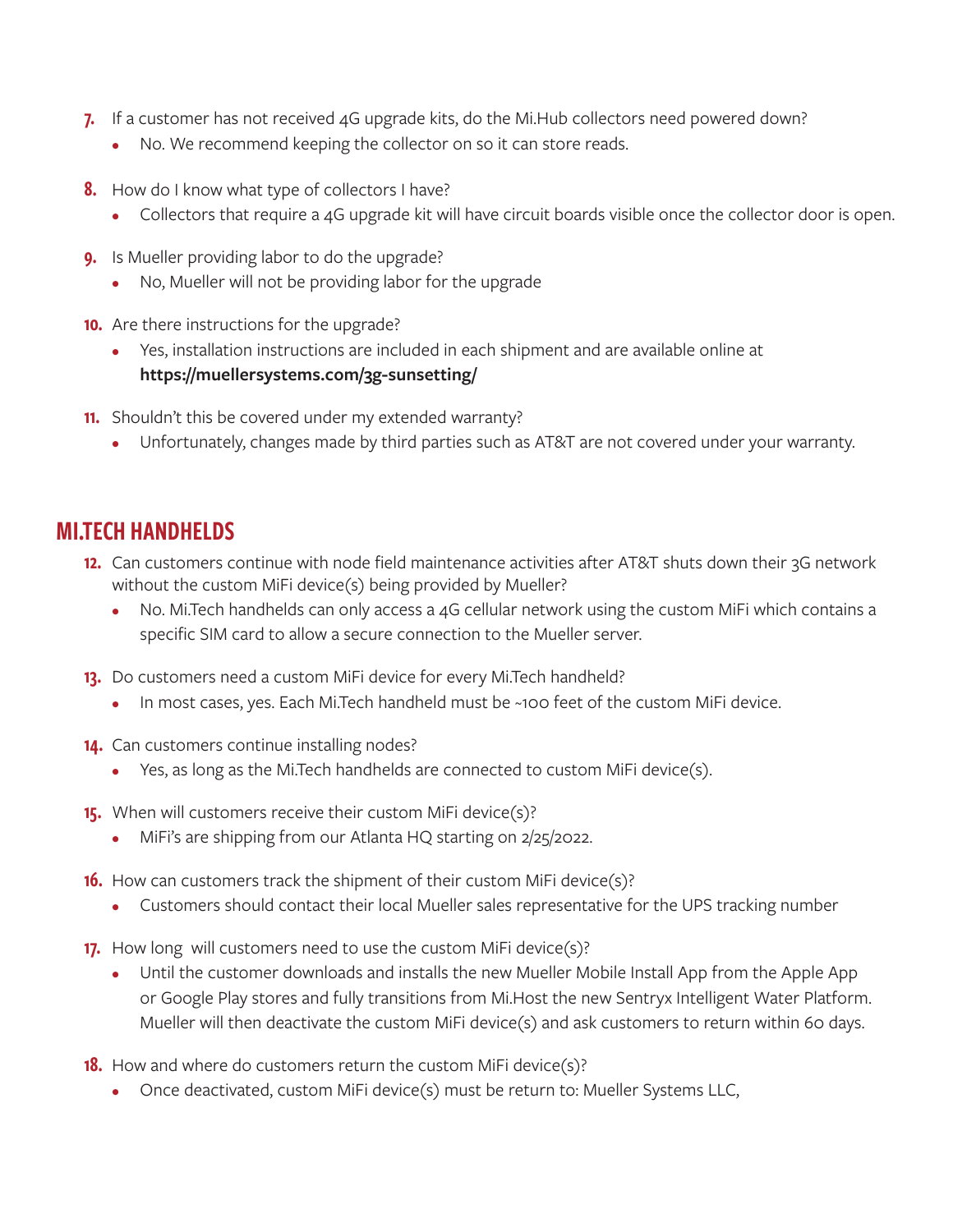Attn: RMA Department, 10210 Statesville Boulevard, Cleveland, NC 27013

- 19. When will the Sentryx Mobile Install App be released with the workorder system in place?
	- The new App is currently in Beta testing and is expected to release in both the Apple App Store and Google Play Stores in March 2022.
- 20. Will the work order system in the new Sentryx Mobile Install App work with Mi.Host?
	- No. The Sentryx Mobile Install App is only compatible with Sentryx.
- 21. If customers receive only one (1) custom MiFi devices but own seven (7) handhelds, what will and what won't work?
	- Although you can connect any Mi.Tech handheld to the custom MiFi device, only one connection should occur at a time.
- 22. Can customers conduct meter swaps or manual reads in the field without the custom MiFi device?
	- Yes, but this will require you download your workorder/cell at your home office by connecting to the internet over your local network (Wi-Fi). After operations are complete you may upload (Sync) your workorder/cell in the same way.
- 23. How do customers sync data without using the custom MiFi device in the field?
	- Workorder sync is not possible without an internet connection. To sync the workorder/cell a Wi-Fi connection must be established using a local network and handheld configured to the correct Mueller server IP and port.

### RMR COLLECTORS (KP)

24. Which customers will receive the RMR upgrade kits?

- Only customers who have confirmed their modem type on their collectors to be 3G will be getting the 3G upgrade kits.
- 25. How will customers know how to install the RMR upgrade kits?
	- Each kit contains installation instructions and available for download at https://muellersystems.com/3g-sunsetting/
- 26. How do I know if I connected the RMR collector correctly?
	- After each kit is installed, you can call the Mueller NOC at 800-423-1323, Option 4, then Option 2.